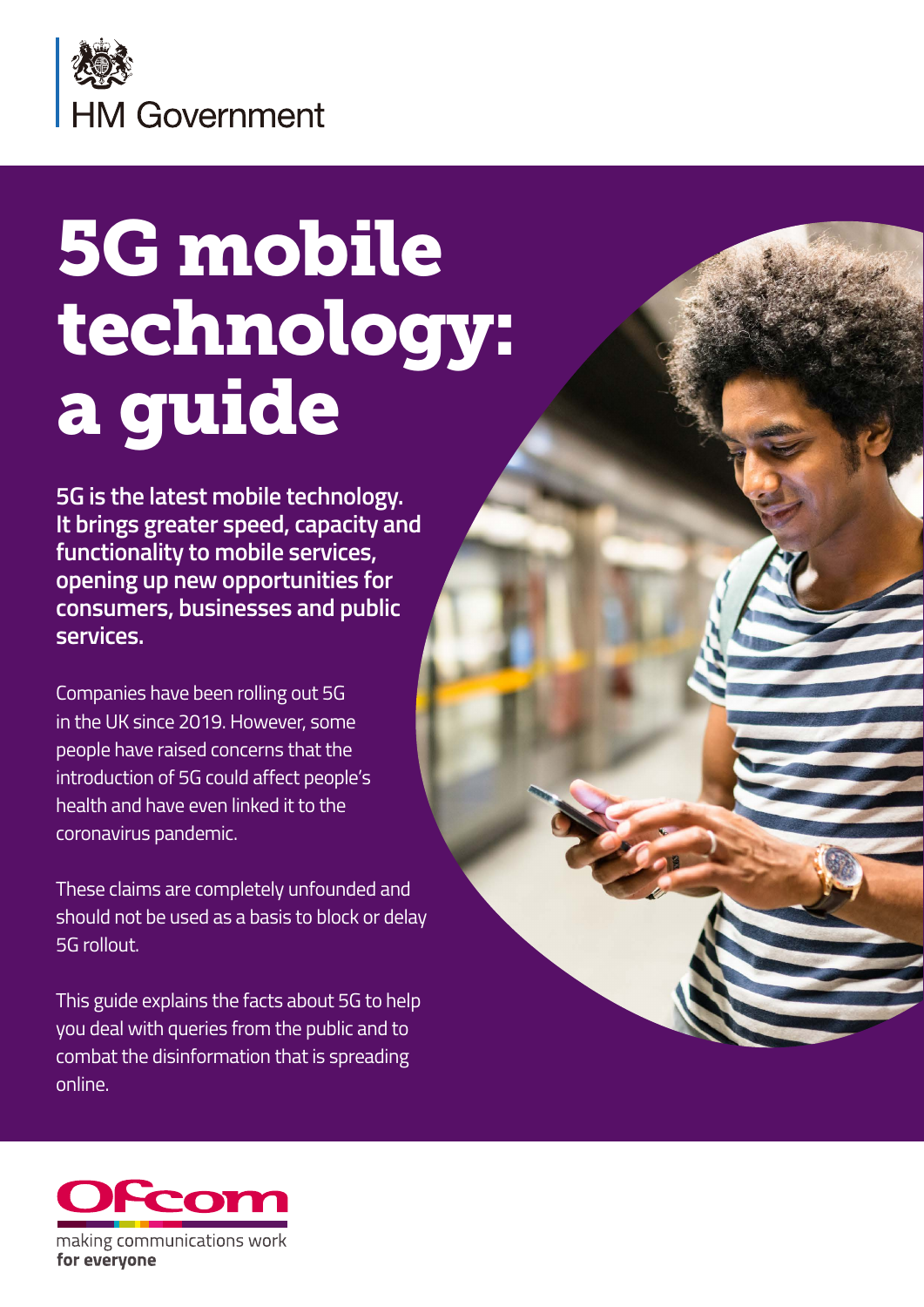# **What is 5G?**

5G is the new, fifth generation of mobile technology. Like previous mobile generations, including 3G and 4G, 5G uses the **radio spectrum**. The radio spectrum supports all of the wireless services used by people and businesses every day – including making a mobile phone call, listening to the radio or going online using Wi-Fi.

## **What are the differences between 5G and 3G and 4G?**

There is nothing fundamentally different about the physical characteristics of the radio signals that will be produced by 5G compared to previous technologies like 3G and 4G.

Compared to previous generations of mobile services, 5G offers faster internet speeds and the ability to connect thousands of different devices in a small area. This means it could help create new 'smart' services for people in public spaces – providing real-time information to them about the local area and availability of services. It can also be used in healthcare, agriculture and other industries – for example, connecting machinery in factories to make production more efficient.

5G also makes use of certain advances in technology which are described further in this guide.<br>**The Electromagnetic Species Species Species** 

# **Which radiowaves does 5G use?**

5G is re-using spectrum that has previously been used to deliver services such as TV broadcasting, wireless broadband and other types of transmissions that have been in the environment for many years.

Initially, mobile phone companies have deployed 5G in frequency bands which are close to those already used for previous generations of mobile technology (sometimes called low- and midfrequency spectrum). 5G can also make use of higher frequency spectrum, and some 5G trials have already taken place in these frequencies.

All frequencies that are currently and will in future be used for 5G fall within the part of the electromagnetic spectrum that includes radiation which is classed as 'non-ionising'. This means that these radio waves do not carry enough energy to directly damage cells. This is different from 'ionising' radiation, which is generally considered to be hazardous to humans and includes gamma (nuclear) radiation as well as x-rays, which occur at the higher frequency end of the electromagnetic spectrum.

> **MHz: megahertz = 106 Hz GHz: gigahertz = 109 Hz**

**PHz: petahertz = 1015 Hz EHz: exahertz = 1018 Hz**



\*Radio frequencies needed for common household items to work, from televisions to microwave ovens (usually between 3KHz and 300GHz), produce radiation which is classed as *'non-ionising'. This means that it does not have sufficient energy to break chemical bonds* 

*or remove electrons, as opposed to 'ionising radiation', which occurs at much higher frequencies and is generally considered to be hazardous to humans. (Source: International Commission for Non-Ionizing Radiation Protection (ICNIRP))*

#### *Figure A: The Electromagnetic Spectrum*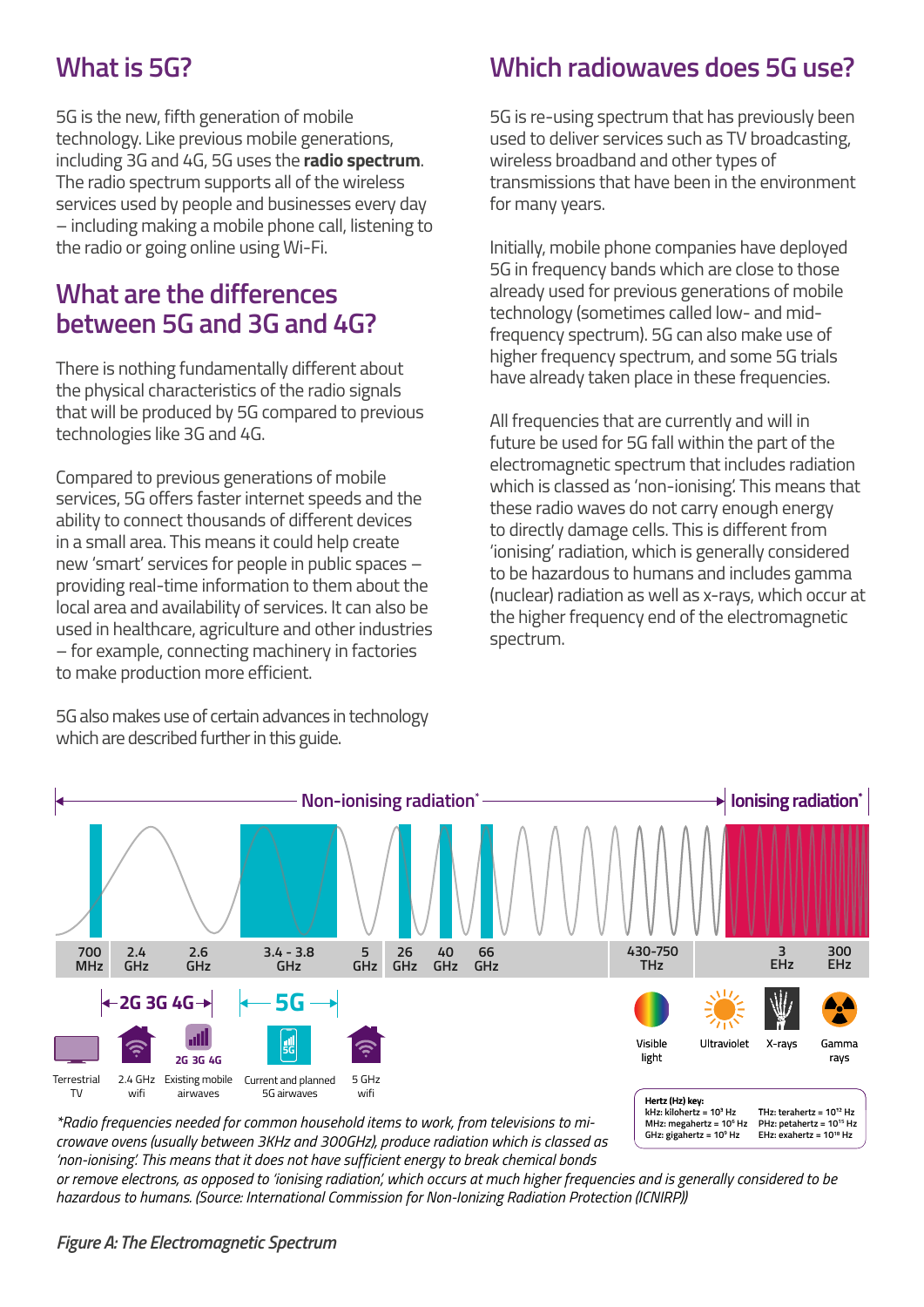## **What do health experts say about 5G?**

Health experts have studied the effects of radio waves on health for many years.

In the UK, Public Health England (PHE)<sup>1</sup> takes the lead on public health matters associated with electromagnetic fields, or radio waves, and has a statutory duty to provide advice to the UK Government on any health effects that may be caused by exposure to electromagnetic fields, including radio wave emissions.

PHE endorses the international guidelines for limiting exposure to radio waves, published by the International Commission for Non-Ionising Radiation Protection (ICNIRP). These guidelines cover many uses of radio frequencies, including Wi-Fi, Bluetooth and mobile technologies. The guidelines were updated in March 2020 and take full account of 5G operating at higher frequencies.

In relation to 5G, PHE have said that "the overall exposure is expected to remain low relative to guidelines and, as such, there should be no consequences for public health".

Mobile companies are also required to ensure that their signals do not exceed the limits set out in the ICNIRP guidelines for the protection of the general public.

## **Have 5G masts been tested to ensure they are safe?**

Ofcom carries out measurements to confirm transmitter base stations do not exceed the restrictions set out in the ICNIRP guidelines. Over the past few months, **[Ofcom has measured radio](https://www.ofcom.org.uk/spectrum/information/mobile-operational-enquiries/mobile-base-station-audits/2020)  [wave emission levels at 5G sites in 10 UK towns](https://www.ofcom.org.uk/spectrum/information/mobile-operational-enquiries/mobile-base-station-audits/2020)  [and cities](https://www.ofcom.org.uk/spectrum/information/mobile-operational-enquiries/mobile-base-station-audits/2020)** and, in all cases, the levels recorded are a small fraction of those in the ICNIRP guidelines.

The maximum measured at any mobile site was approximately 1.5% of the guideline levels – including signals from other mobile technologies such as 3G and 4G. The highest level from 5G signals specifically was 0.039% of the maximum set out in the guidelines.

Ofcom will continue to monitor 5G signal levels as 5G becomes more widely adopted.

#### **Will the technological advances of 5G result in increased risks for the general public?**

#### **Use of higher frequencies (millimetre wave)**

At the moment, all mobile phone companies in the UK are operating mobile services in frequencies between 700 MHz and 3.8 GHz. This includes 2G, 3G and 4G as well as all current 5G deployments. These frequencies are at the lower end of the microwave frequency range (microwaves are generally considered to encompass frequencies between 300 MHz and 300 GHz)<sup>2</sup>.

5G can also make use of higher frequency spectrum, and some 5G trials have already taken place in these frequencies. Higher frequency bands that could be used for 5G include the 26 GHz, 40 GHz and 66 GHz frequency bands (as illustrated in Figure A above). The term millimetre wave or mmWave is often used to describe these higher frequencies. The advantage of these frequencies is that they can deliver very high speeds and high capacity with very low latency (the time between instructing a wireless device to perform an action and that action being completed).

At these frequencies, the signals do not travel as far and do not carry through walls or objects as easily as low- and mid-frequency spectrum, so they are not suited to providing wide-area mobile coverage. They are instead most likely to be used in areas with the highest demand from mobile phone users - so-called 'hotspots'.

The use of these frequencies is not new  $-$  they have been used for many years for other radio services, including point-to-point links, satellite earth stations and radio astronomy. The ICNIRP guidelines cover all frequencies that will be used for 5G, including mmWave, and all operators are required to comply with these guidelines. The latest version of these guidelines, published in March 2020, contains some additional restrictions for use at these higher frequencies.

#### **Advanced antenna technology (massive MIMO and beamforming)**

New advanced 'massive MIMO' (multiple input, multiple output) and 'beamforming' antenna technology mean that antennas used in mobile networks will be able to direct signals only to where they are needed – for example, directly to your mobile handset. This technology is already used in

<sup>1.</sup> On 18 August 2020, the Government created the National Institute for Health Protection. This brings together Public Health England, NHS Test and Trace and the analytical capability of the Joint Biosecurity Centre under a single leadership team. The organisation will be formalised and be operating from spring 2021. 2. Note, the use of the term 'microwaves' here should not be confused with 'microwave ovens' - these use a very specific set of frequencies which, incidentally, are also widely used for Wi-Fi, albeit at much lower power levels.